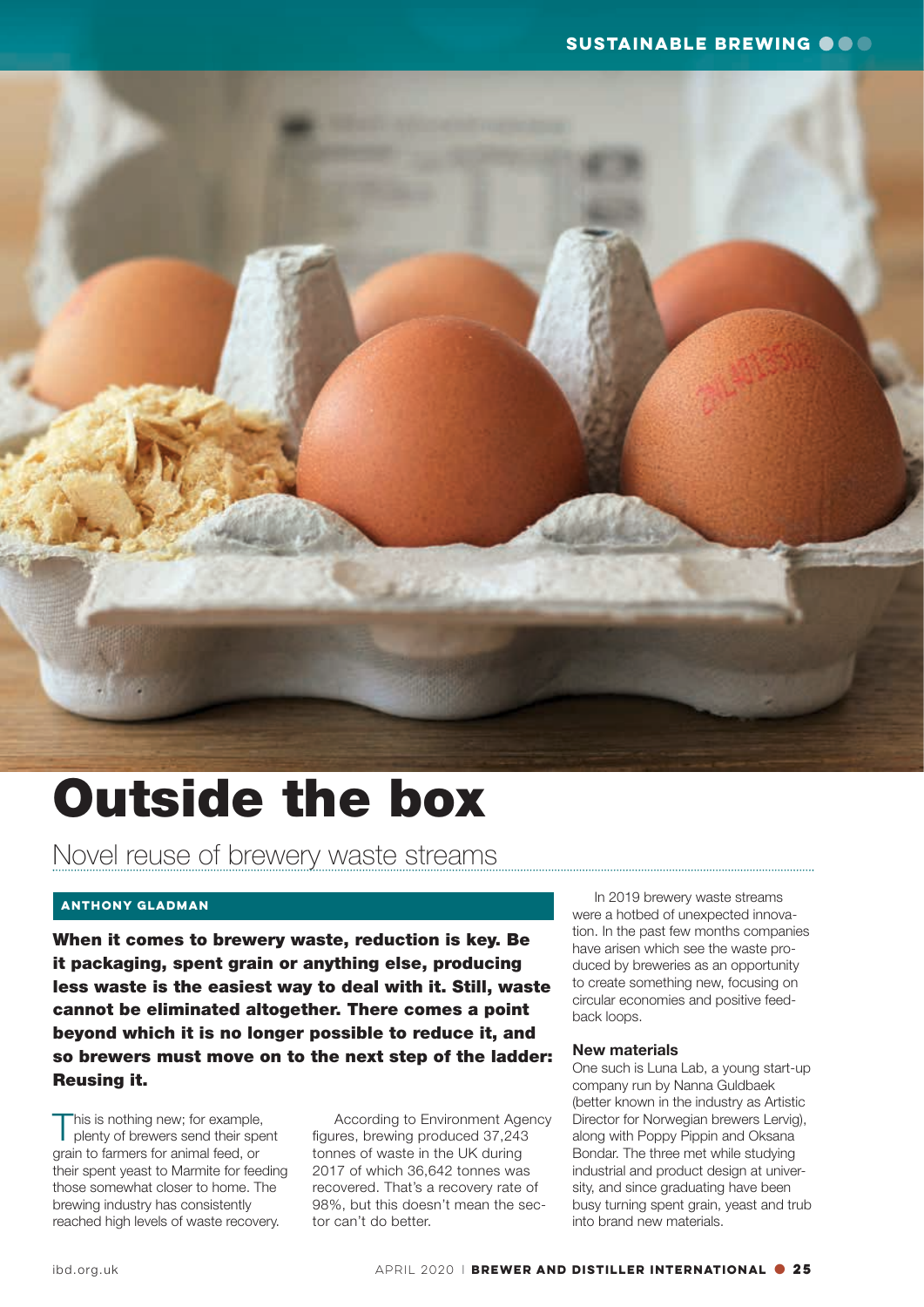"We're trying to keep the processes to a minimum. There's not going to be a brute force, like there usually is in manufacturing," says Guldbaek. Indeed, Luna Lab says its processes are so clean that you can even eat off the same surface where the material is made.

 The method involves dehydrating the brewery waste before mixing it with fixatives and using a heat press to form it into sheets of new material. By adjusting the mixture or the amount of heat applied, the resulting materials can vary in thickness, texture and strength.

 Luna Lab hopes to move beyond prototypes and begin manufacturing products by early 2020, starting with cutlery to replace the disposable plastic knives, forks and spoons commonly seen in brewery taprooms today.

 "The beauty is they're not 100% waterproof. But when

it comes to cutlery, we don't want it to be forever. We want it to last for as long as I'm eating my sandwich, and then we want it to disappear and be part of a natural circle again," says Guldbaek. Luna Lab's cutlery will decompose within a matter of weeks and can even be composted after use.

 The trio have also developed a material made from trub, spent hops and other sediments dug out from the mash tun – materials for which they believe no one else has yet found a use beyond animal feed.

 Luna Lab transformed leftover gunk from a blackcurrant sour beer made by Wild Card brewery into a strangely beautiful sheet of soft, pliable material that they say could be used to wrap foods. This would be particularly useful in replacing single-use plates and bowls of the sort food vendors

use in taprooms and





Oksana Bondar, Poppy Pippin and Nanna Guldbaek, aka Luna Lab

at festivals. Again, the material has a short life and will decompose quickly after being used.

#### Vegetarian products

Marmite has been making use of brewers' spent yeast in Burton on Trent for over 100 years. But now a new company, FUMI Ingredients from the Netherlands, has found a use for the stuff that could become even more valuable.

 The company extracts protein from spent yeast and turns it into a vegan egg-white replacement – a process for which FUMI won Rabobank's Sustainable Innovation Award in 2019.

 FUMI's co-founders, Corjan van den Berg and Edgar Suarez Garcia, first began working on the process at the University of Wageningen, where Van den Berg was an Assistant Professor in Biorefineries and Garcia a PhD student.

 The response to this new product has been extremely positive. Food producers, in particular those already making vegetarian products, have been quick to see its potential. "They ditch their egg-whites ingredient, replace it with ours, and instead of just having a vegetarian product they can now become vegan," says van den Berg.

 This new egg-white replacement also represents a significant environmental benefit. Producing 1kg of egg-whites releases 40kg of CO<sub>2</sub> equivalent into the environment. "It's really a huge environmental burden," says